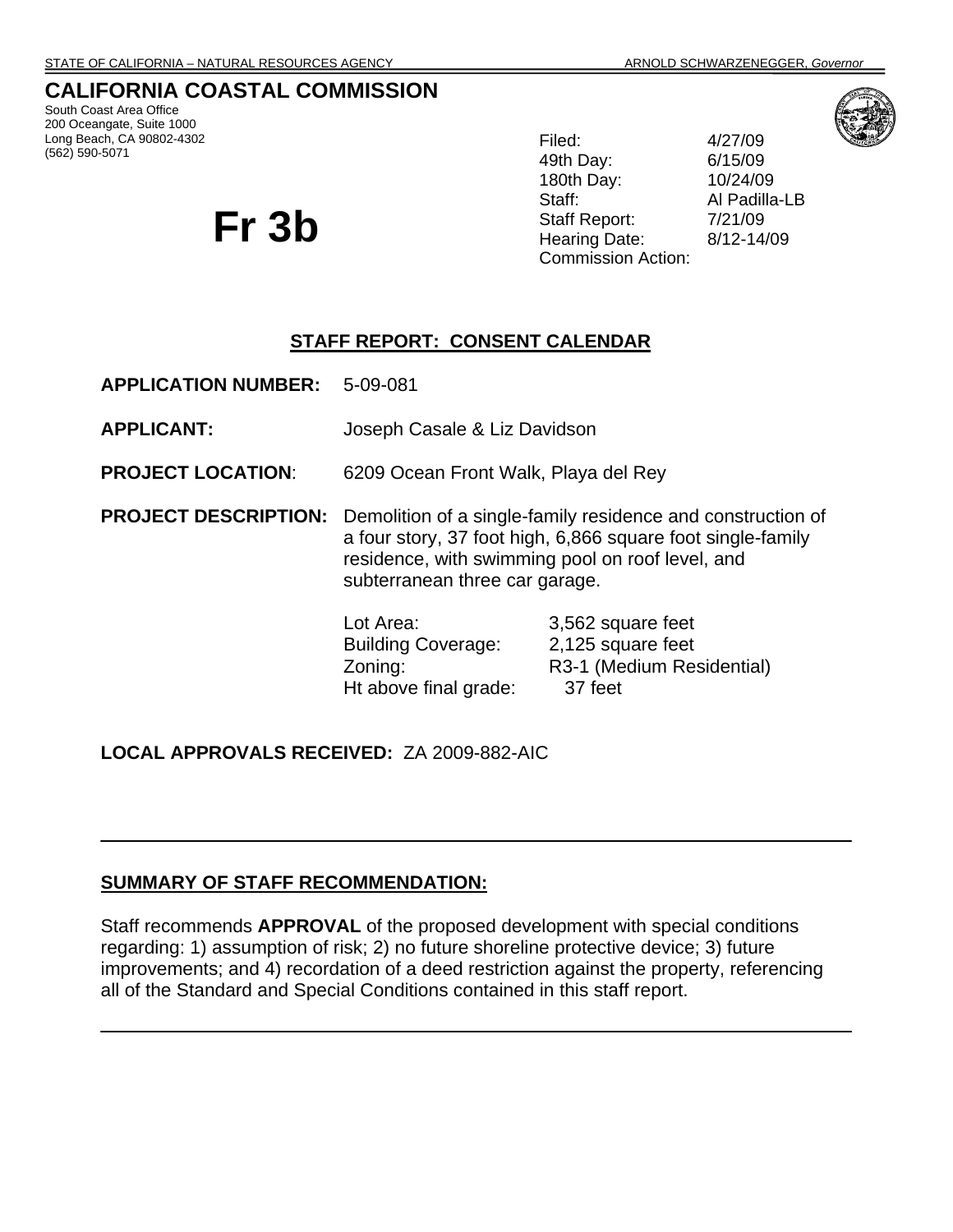# **I. STAFF RECOMMENDATION**

Staff recommends that the Commission adopt the following resolution to **APPROVE** the coastal development permit application:

MOTION: *I move that the Commission approve coastal development permit applications included on the consent calendar in accordance with the staff recommendations.*

Staff recommends a YES vote. Passage of this motion will result in approval of all permits included on the consent calendar. An affirmative vote of a majority of the Commissioners present is needed to pass the motion.

# RESOLUTION TO APPROVE THE PERMIT:

The Commission hereby approves a permit, subject to the conditions below, for the proposed development and adopts the findings set forth below on grounds that the development as conditioned will be in conformity with the provisions of Chapter 3 of the California Coastal Act and will not prejudice the ability of the local government having jurisdiction over the area to prepare a local coastal program conforming to the provisions of Chapter 3. Approval of the permit complies with the California Environmental Quality Act because either 1) feasible mitigation measures and/ or alternatives have been incorporated to substantially lessen any significant adverse effects of the development on the environment, or 2) there are no further feasible mitigation measures or alternative that would substantially lessen any significant adverse impacts of the development on the environment.

# **II. STANDARD CONDITIONS**

- 1. Notice of Receipt and Acknowledgment. The permit is not valid and development shall not commence until a copy of the permit, signed by the permittee or authorized agent, acknowledging receipt of the permit and acceptance of the terms and conditions, is returned to the Commission office.
- 2. Expiration. If development has not commenced, the permit will expire two years from the date this permit is reported to the Commission. Development shall be pursued in a diligent manner and completed in a reasonable period of time. Application for extension of the permit must be made prior to the expiration date.
- 3. Interpretation. Any questions of intent or interpretation of any condition will be resolved by the Executive Director or the Commission.
- 4. Assignment. The permit may be assigned to any qualified person, provided assignee files with the Commission an affidavit accepting all terms and conditions of the permit.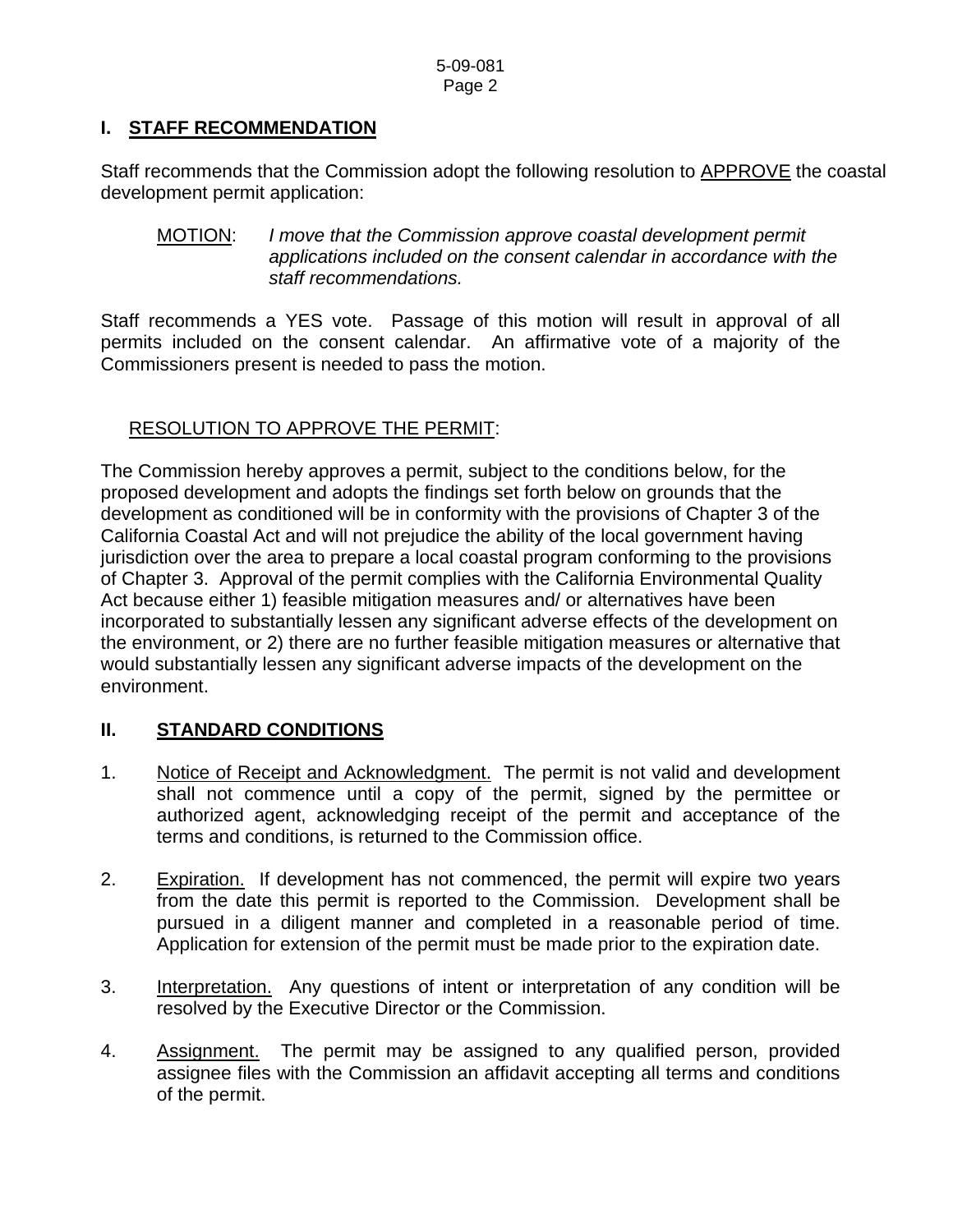#### 5-09-081 Page 3

5. Terms and Conditions Run with the Land. These terms and conditions shall be perpetual, and it is the intention of the Commission and the permittee to bind all future owners and possessors of the subject property to the terms and conditions.

## **III. SPECIAL CONDITIONS**

#### **1. ASSUMPTION OF RISK, WAIVER OF LIABILITY AND INDEMNITY**

By acceptance of this permit, the applicant acknowledges and agrees (i) that the site may be subject to hazards from waves, storm waves or flooding; (ii) to assume the risks to the applicant and the property that is the subject of this permit of injury and damage from such hazards in connection with this permitted development; (iii) to unconditionally waive any claim of damage or liability against the Commission, its officers, agents, and employees for injury or damage from such hazards; and (iv) to indemnify and hold harmless the Commission, its officers, agents, and employees with respect to the Commission's approval of the project against any and all liability, claims, demands, damages, costs (including costs and fees incurred in defense of such claims), expenses, and amounts paid in settlement arising from any injury or damage due to such hazards.

#### **2. No Future Shoreline Protective Device**

A. By acceptance of this Permit, the applicant agrees, on behalf of itself (or himself or herself, as applicable) and all successors and assigns, that no shoreline protective device(s) shall ever be constructed to protect the development approved pursuant to Coastal Development Permit No. *5-09-081* including, but not limited to, the residence, foundations, decks, or driveway, in the event that the development is threatened with damage or destruction from waves, erosion, storm conditions, or other natural hazards in the future. By acceptance of this Permit, the applicant hereby waives, on behalf of itself and all successors and assigns, any rights to construct such devices that may exist under Public Resources Code Section 30235.

B. By acceptance of this Permit, the applicant further agrees, on behalf of itself and all successors and assigns, that the landowner shall remove the development authorized by this Permit, including the house, garage, foundations, decks, or driveway, if any government agency has ordered that the structures are not to be occupied due to any of the hazards identified above. In the event that portions of the development fall to the beach before they are removed, the landowner shall remove all recoverable debris associated with the development from the beach and ocean and lawfully dispose of the material in an approved disposal site. Such removal shall require a coastal development permit.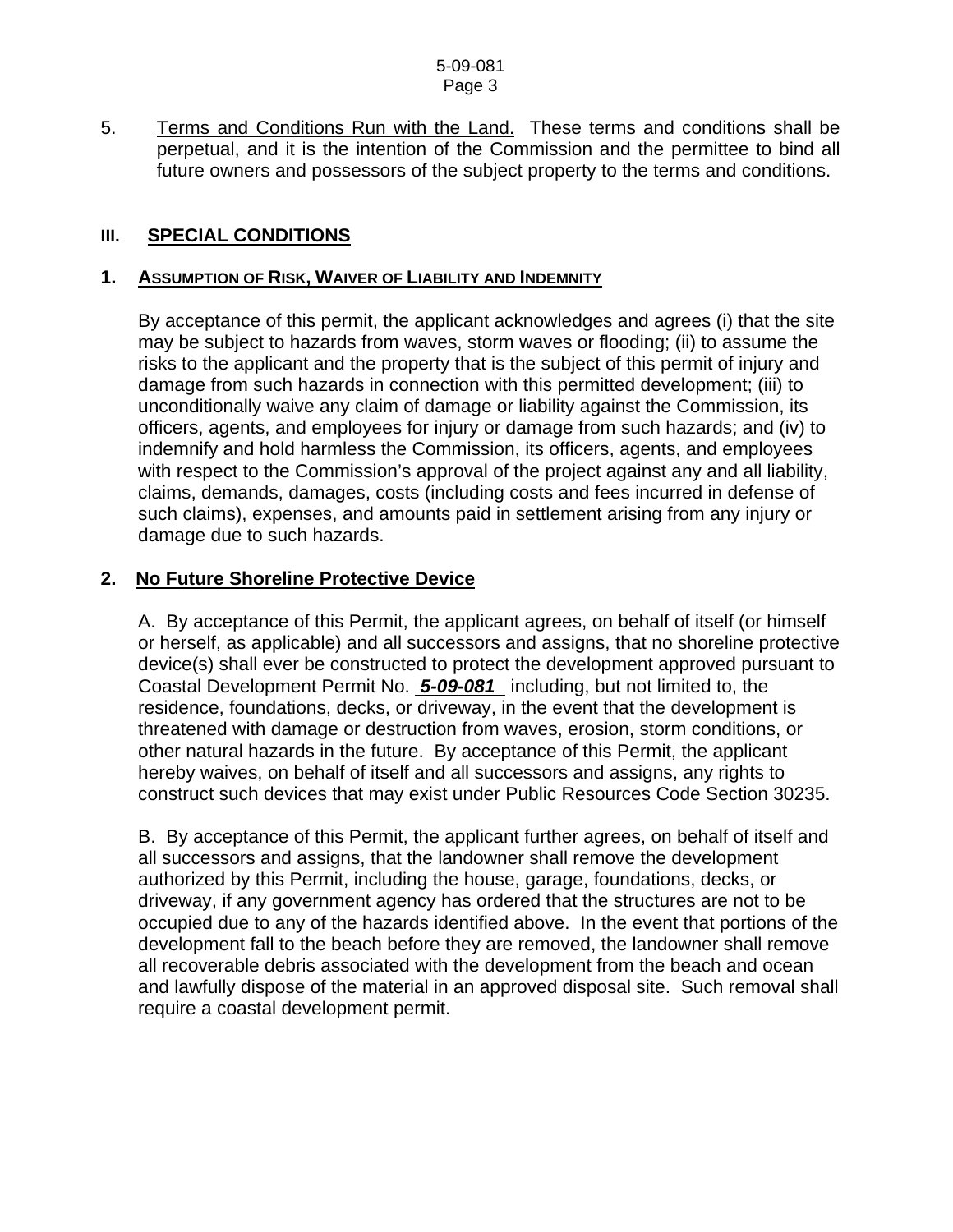## **3. No Future Improvements Restriction**

 This permit is only for the development described in coastal development permit No. **5-09-081**. Except as provided in Public Resources Code section 30610 and applicable regulations, any future development as defined in PRC section 30106, including, but not limited to, a change in the density or intensity of use land, shall require an amendment to Permit No. **5-09-081** from the California Coastal Commission or shall require an additional coastal development permit from the California Coastal Commission or from the applicable certified local government.

## **4. Deed Restriction**

**PRIOR TO ISSUANCE OF THE COASTAL DEVELOPMENT PERMIT**, the applicant shall submit to the Executive Director for review and approval documentation demonstrating that the applicant has executed and recorded against the parcel(s) governed by this permit a deed restriction, in a form and content acceptable to the Executive Director: (1) indicating that, pursuant to this permit, the California Coastal Commission has authorized development on the subject property, subject to terms and conditions that restrict the use and enjoyment of that property; and (2) imposing the Special Conditions of this permit as covenants, conditions and restrictions on the use and enjoyment of the Property. The deed restriction shall include a legal description of the entire parcel or parcels governed by this permit. The deed restriction shall also indicate that, in the event of an extinguishment or termination of the deed restriction for any reason, the terms and conditions of this permit shall continue to restrict the use and enjoyment of the subject property so long as either this permit or the development it authorizes, or any part, modification, or amendment thereof, remains in existence on or with respect to the subject property.

#### **IV. FINDINGS AND DECLARATIONS:**

The Commission hereby finds and declares:

#### **A. Project Description and Location**

The proposed project involves the demolition of a single-family residence and construction of a four-story, 37 foot high, as measured from frontage road, 6,866 square foot single-family residence with roof level swimming pool, and subterranean three car garage.

All roof run-off will be directed through gutters and downspouts to a filtered site drainage system and discharged along rear yard permeable concrete driveway. Landscaped area run-off will be absorbed within grade and be equipped with filtered overflow devices directing overflow run-off to rear yard permeable concrete driveway. Runoff from hardscaped areas will be collected with filtered area drains and directed to rear yard permeable concrete driveway. Runoff from hardscaped areas with elevations lower than the adjacent street (Speedway) will be directed to filtered drainage basin with sump-pump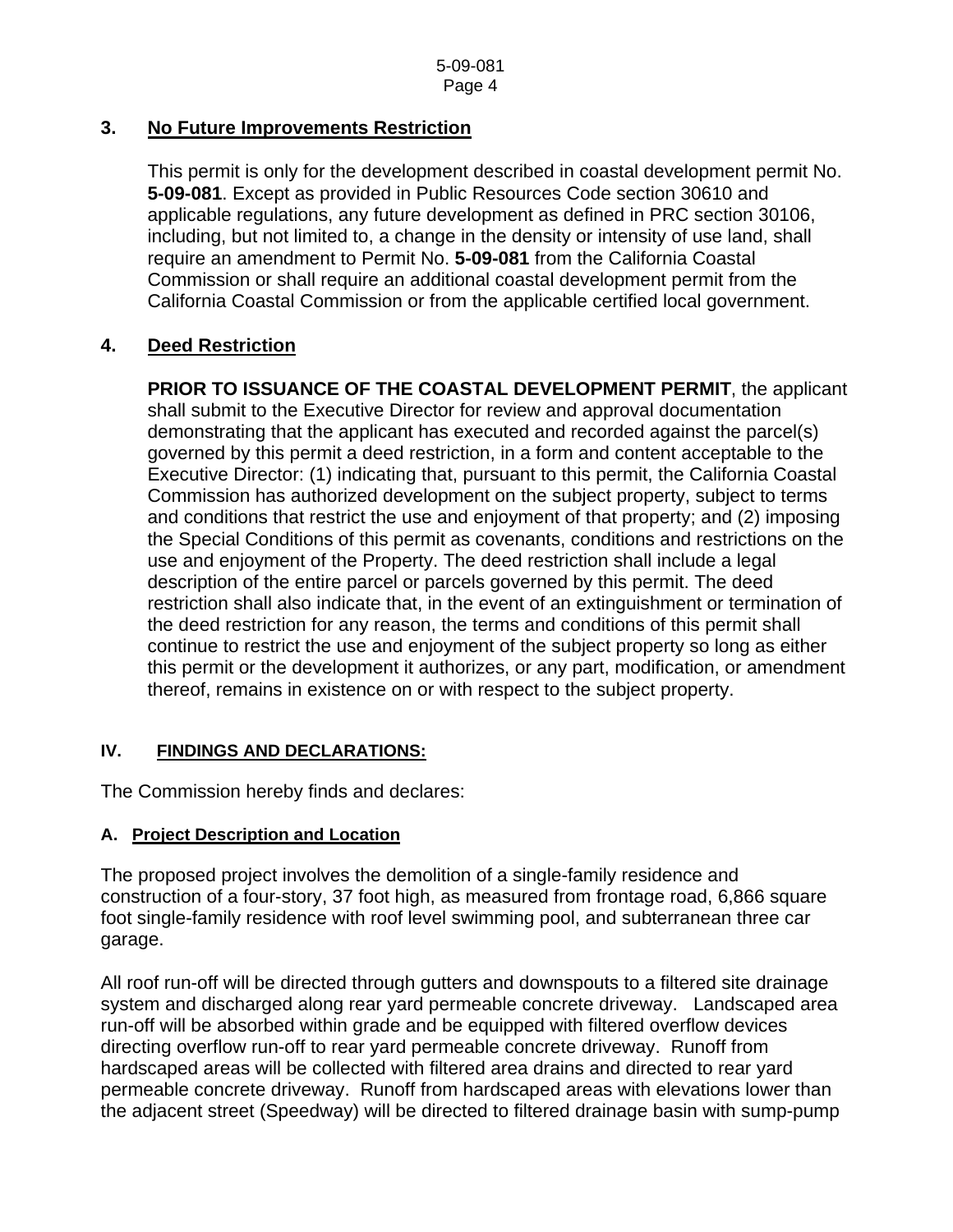directing run-off to rear yard permeable concrete driveway. Overflow will be directed to public storm drain system along Speedway.

The proposed project site is a 3,562 square foot lot developed with a two-story residential single-family residence, with attached garage. The project site is a beach fronting lot located at 6209 Ocean Front Walk, Playa del Rey, in the City of Los Angeles. The lot is located north of Culver Boulevard and south of Ballona Creek. The lot is zoned R3-1 (Medium Residential). The subject lot is located within a row of beach fronting residentially developed lots consisting of single and multi-family structures.

The Commission has consistently required that development along Oceanfront Walk to extend no higher than 37 feet, as measured from the frontage road. The proposed project will be consistent with the 37 foot height limit and will be consistent with the scale of surrounding buildings.

In this location, the City of Los Angeles allows development, including habitable structures, up to 1 foot of the rear (seaward side) property line. The existing structure will be demolished and the proposed structure will be constructed with a one foot setback. Existing structures in the immediate area have similar rear yard setbacks.

There is a 12-foot wide public right-of-way for a pedestrian walkway abutting the rear (seaward side) property lines on all properties along the beach in this location. The walkway is not constructed across all lots and is intermittent in its construction along this stretch of beach between Culver Boulevard and Ballona Creek. For new development along Oceanfront Walk the Commission has consistently required that applicants keep development out of the right-of-way in order to ensure that the area will be available in the future for the development of a public walkway, or has allowed the applicants to construct the walkway. In this case, the applicant's development does not encroach beyond their property line and is consistent with the City's rear yard setback requirements and the portion of the walkway within the right-of-way will be left unimproved.

Vertical access to the beach is available approximately 80 feet to the north along  $62^{nd}$  Street and approximately 120 feet to the south along 63<sup>rd</sup> Street.

# **B. Access**

As conditioned, the proposed development will not have any new adverse impact on public access to the coast or to nearby recreational facilities. Thus, as conditioned, the proposed development conforms with Sections 30210 through 30214, Sections 30220 through 30224, and 30252 of the Coastal Act.

# **C. Development**

Development adjacent to the ocean is inherently hazardous. Development which may require a protective device in the future cannot be allowed due to the adverse impacts such devices have upon, among other things, public access, visual resources and shoreline processes. To minimize the project's impact on shoreline processes, and to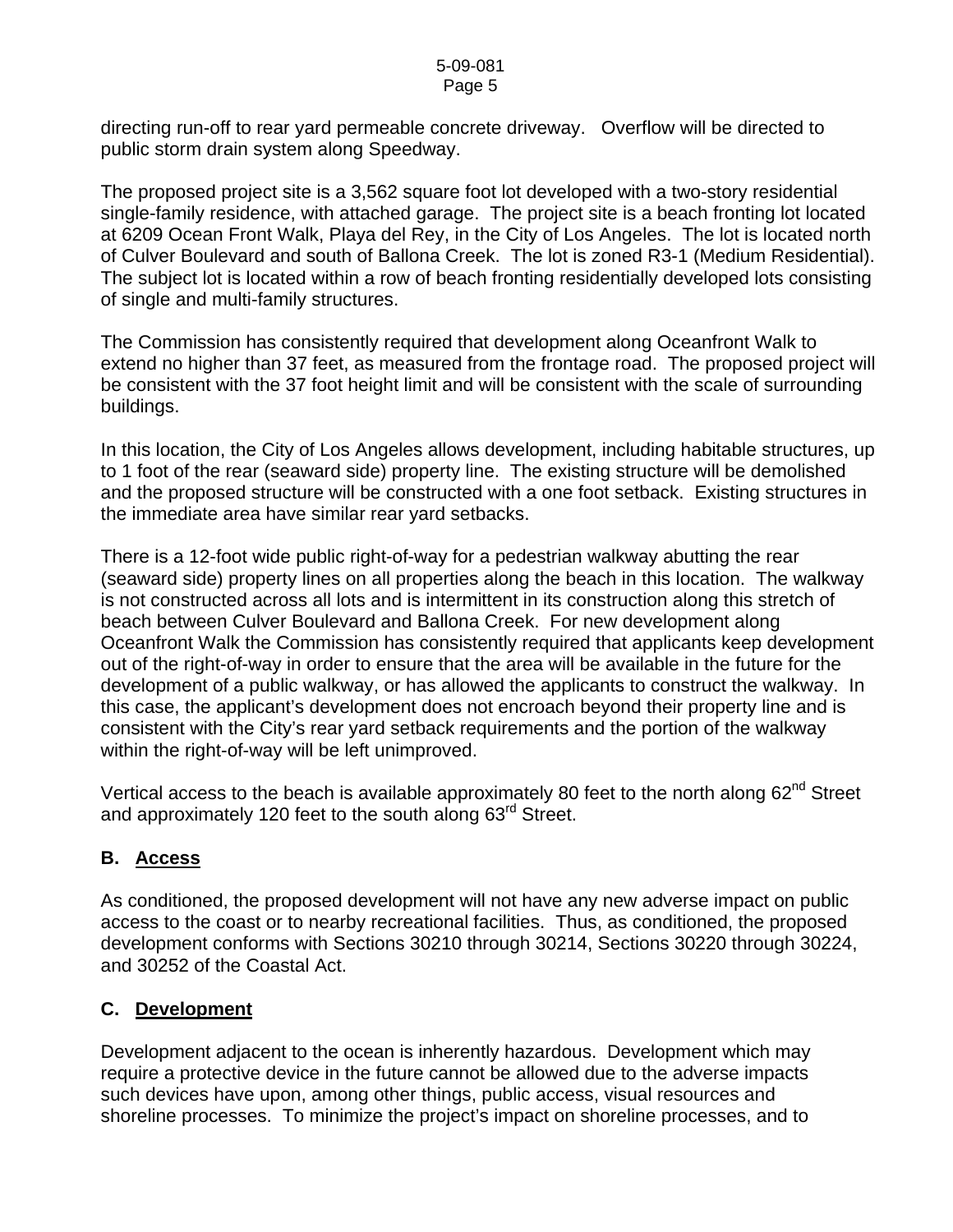minimize risks to life and property, the development has been conditioned to require a future improvements condition and to require that the landowner and any successor-ininterest assume the risk of undertaking the development. As conditioned, the Commission finds that the development conforms to the requirements of Sections 30235 and 30253 of the Coastal Act regarding the siting of development in hazardous locations.

# **D. Hazard**

Development adjacent to the ocean is inherently hazardous. Development which may require a protective device in the future can not be allowed due to the adverse impacts such devices have upon public access, visual resources and shoreline processes. To minimize the projects impact on shoreline process, and to minimize risks to life and property the development has been conditioned to: require an appropriate set-back from the water, prohibit construction of protective devices (such as a seawall) in the future, for landscaping which is limited to primarily native and non-invasive drought tolerant plants and require that the applicant and any successor-in-interest assume the risk of undertaking the development. As conditioned, the Commission finds that the development conforms to the requirements of Sections 30235 and 30253 of the Coastal Act regarding the siting of development in hazardous locations.

# **E. Water Quality**

The proposed development does not significantly alter the existing residential structure. Existing drainage is directed to area drains that drain to the street. The proposed addition will not significantly increase site runoff. Therefore, the Commission finds that the proposed development conforms with Sections 30230 and 30231 of the Coastal Act regarding the protection of water quality to promote the biological productivity of coastal waters and to protect human health.

# **F. Deed Restriction**

To ensure that any prospective future owners of the property are made aware of the applicability of the conditions of this permit, the Commission imposes one additional condition requiring that the property owner record a deed restriction against the property, referencing all of the above Special Conditions of this permit and imposing them as covenants, conditions and restrictions on the use and enjoyment of the Property. Thus, as conditioned, this permit ensures that any prospective future owner will receive actual notice of the restrictions and/or obligations imposed on the use and enjoyment of the land in connection with the authorized development, including the risks of the development and/or hazards to which the site is subject, and the Commission's immunity from liability.

# **G. Local Coastal Program**

Coastal Act section 30604(a) states that, prior to certification of a local coastal program ("LCP"), a coastal development permit can only be issued upon a finding that the proposed development is in conformity with Chapter 3 of the Act and that the permitted development will not prejudice the ability of the local government to prepare an LCP that is in conformity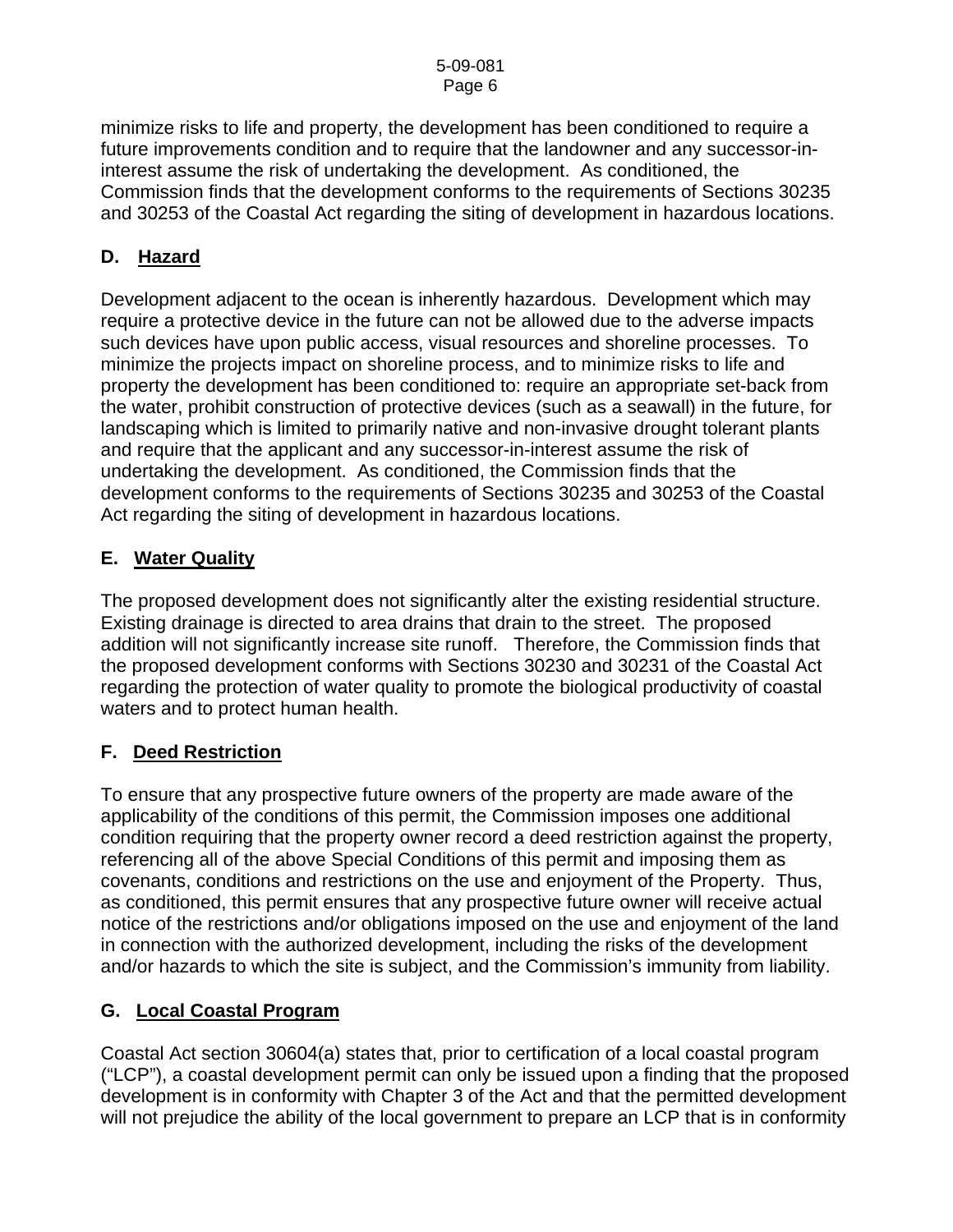with Chapter 3. The City of Los Angeles has neither a certified LCP nor a certified Land Use Plan for the Playa de Rey planning area. The proposed development is consistent with Chapter 3 of the Coastal Act. Approval of the project , as conditioned, will not prejudice the ability of the local government to prepare a Local Coastal Program that is in conformity with the provisions of Chapter 3 of the Coastal Act.

## **H. California Environmental Quality Act.**

There are no feasible alternatives or feasible mitigation measures available which would substantially lessen any significant adverse effect which the activity may have on the environment. Therefore, the Commission finds that the proposed project, as conditioned, is the least environmentally damaging feasible alternative and can be found consistent with the requirements of the Coastal Act to conform to CEQA.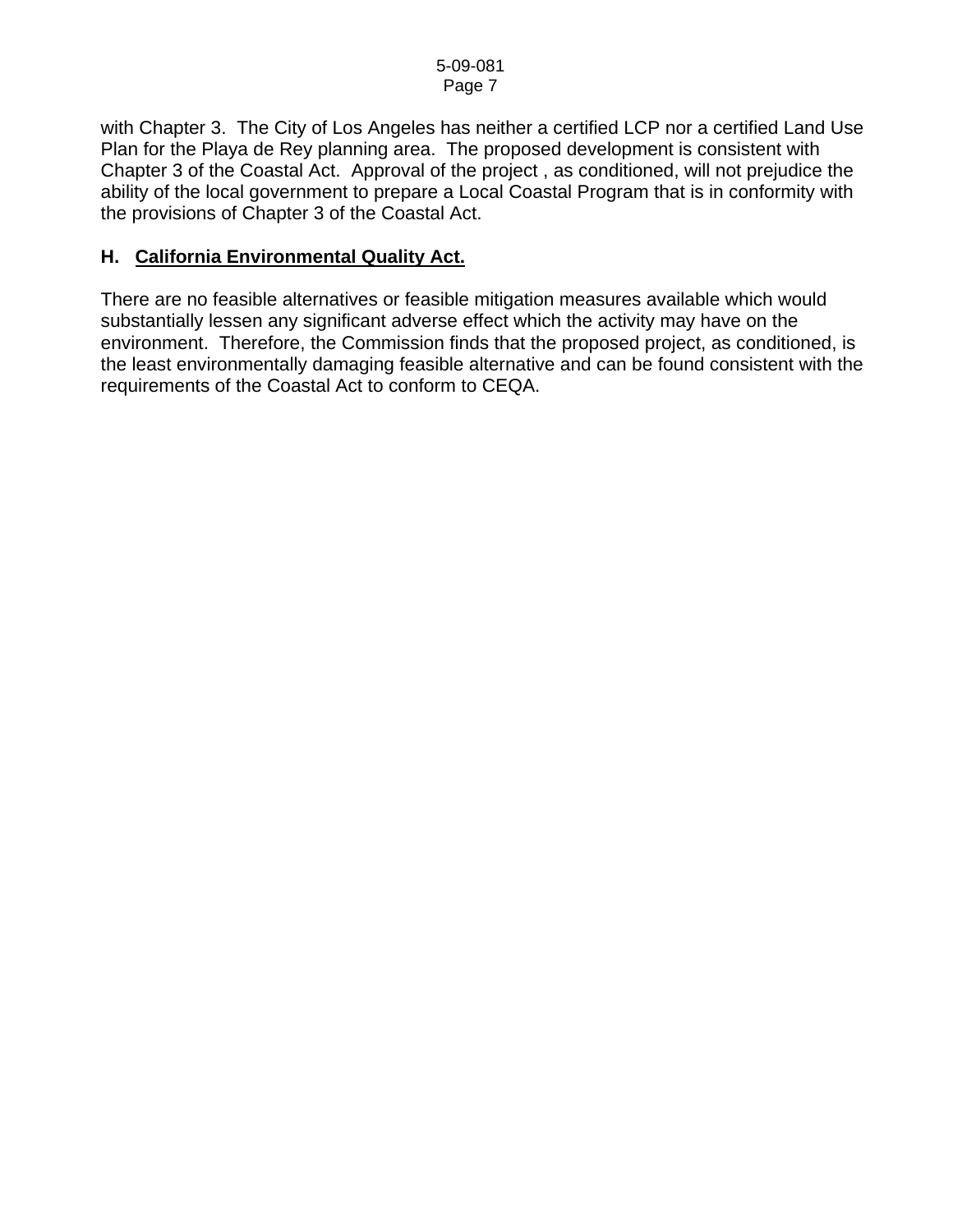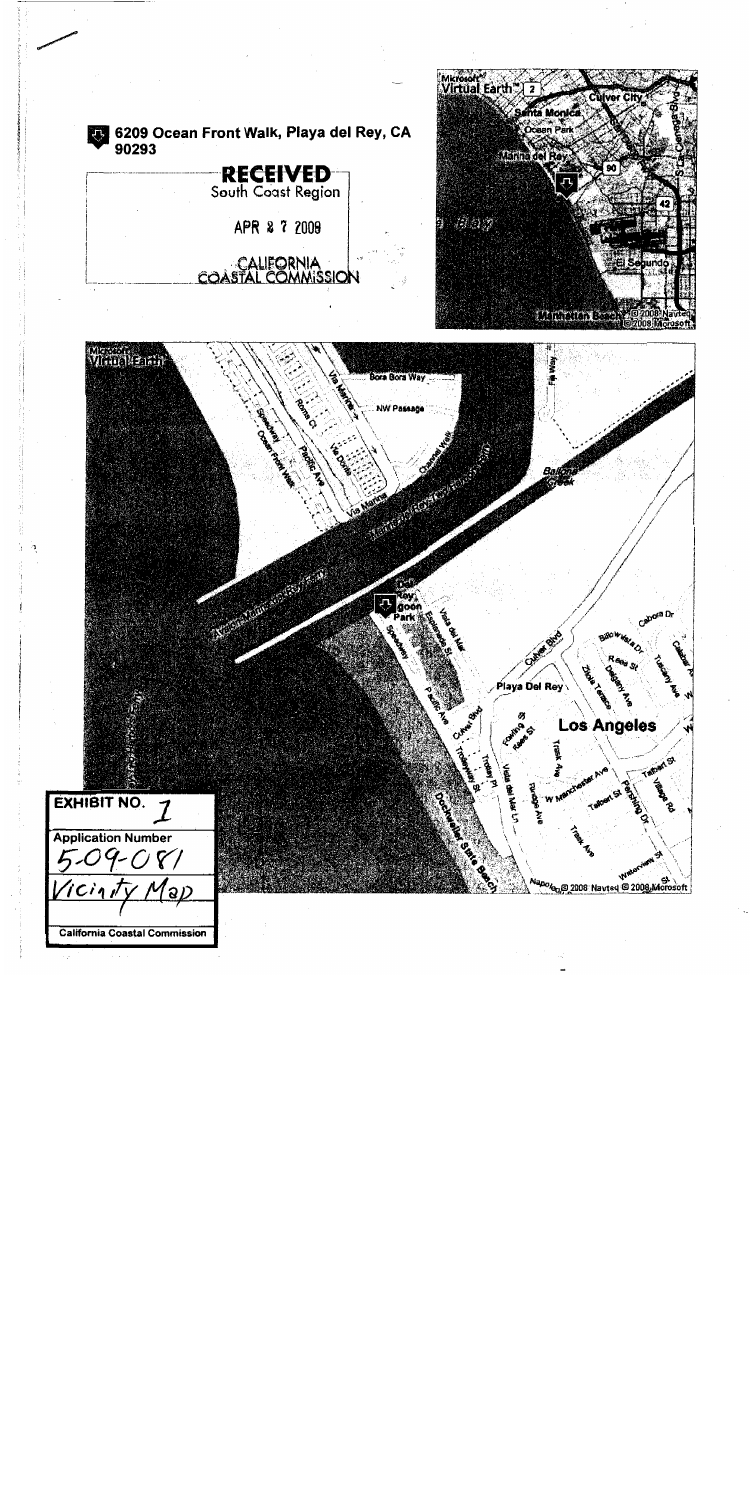$M.B. 6 - 18$ M.B. 700-16- $M.B.873 \mathcal{L}^{(e)}$  $\dot{\omega}$ AVE **PM. 175 RISPACIFIC OBSTANCE** r<br>5 TRACT NO. 26624 DEL REY BEACH TRACT NO. 25613  $\mathbf{z}$ PARCEL MAP CONDOMINIUM CONDOMINIUM ڲ **PASS**  $(55)$ OCEAN so  $\left( \mathfrak{p}\mathfrak{p}\right) \notin \left( \mathfrak{g}\mathfrak{p}\right)$  $\widehat{\left(\mathcal{C}\mathcal{G}\right)}^{\mathrm{op}}$  $reject$  S. FOR PREV. ASSMT. SEE: CODE<br>67 California Coastal Commission 3030 **Application Number** EXHIBIT NO. arce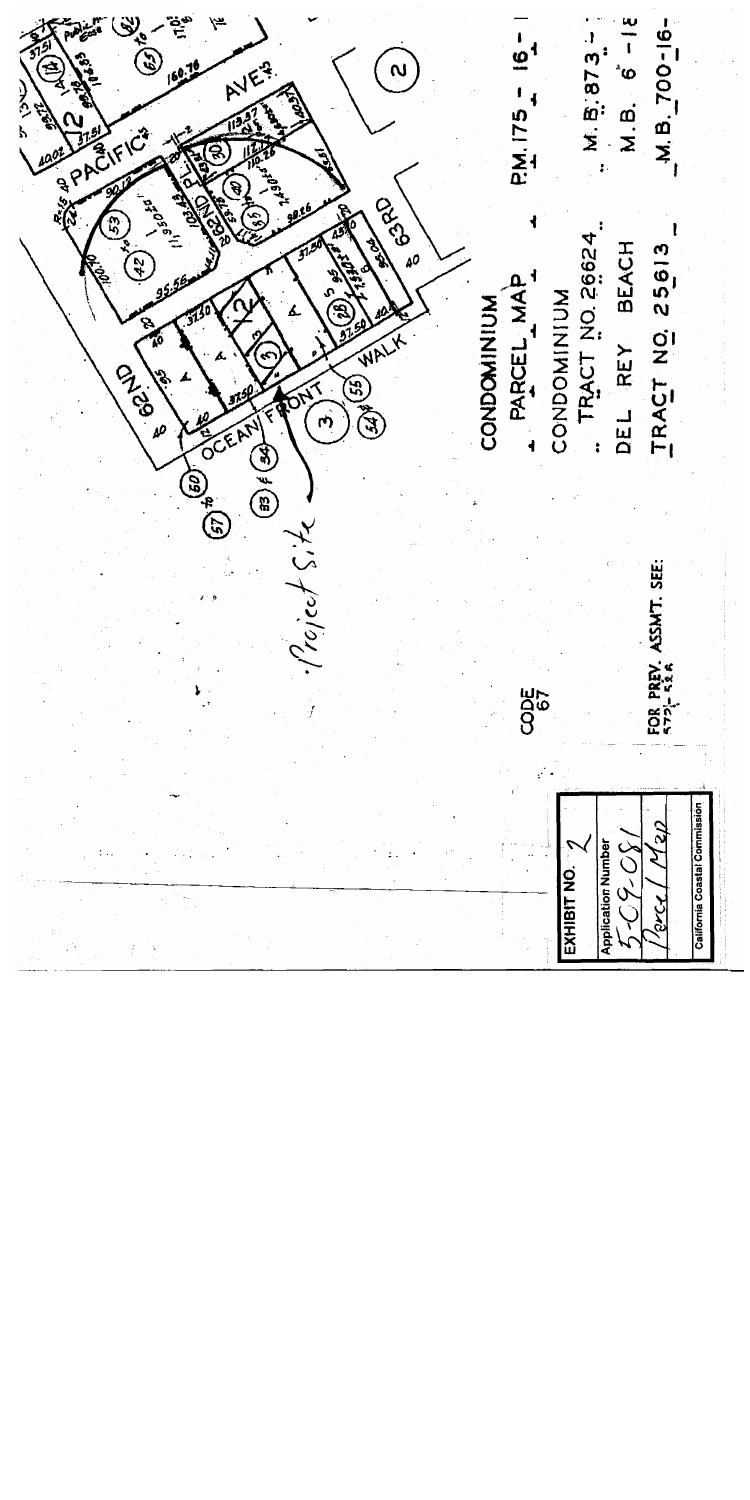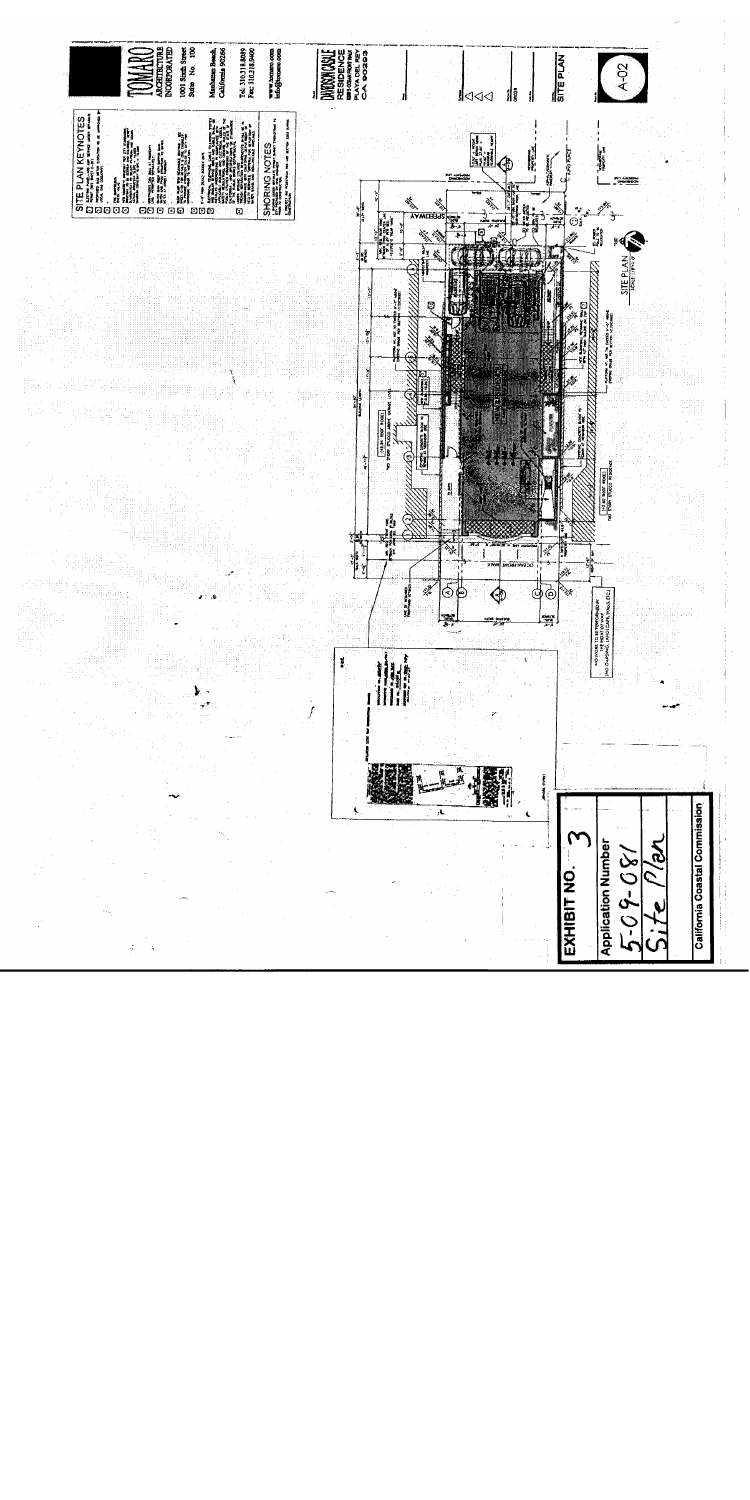